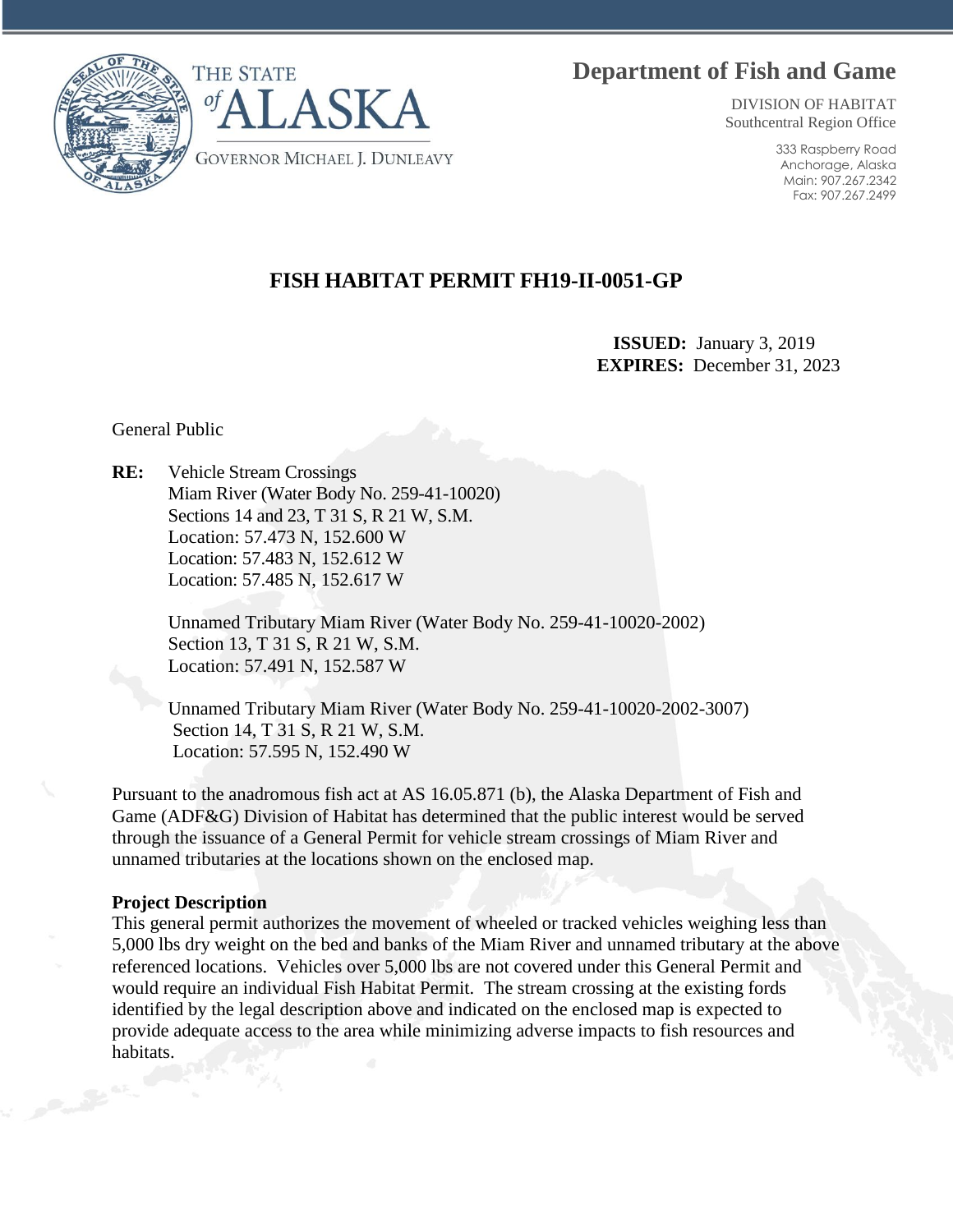## **Anadromous Fish Act**

Water Body No. 259-41-10020, Water Body No. 259-41-10020-2002, and Water Body No. 259- 41-10020-2002-3007 has been specified as being important for the spawning, rearing, or migration of anadromous fishes pursuant to AS 16.05.871(a). These water bodies provide habitat for pink, chum, sockeye, and coho salmon, as well as Dolly Varden and steelhead trout.

In accordance with AS 16.05.871(d), your project is approved subject to the project description, the following stipulations, and the permit terms.

- 1. Stream crossings shall be made from bank to bank in a direction substantially perpendicular to the stream flow.
- 2. Stream crossings shall be made only at locations with gradually sloping banks. There shall be no crossings at locations with sheer or cut banks.
- 3. Streambanks and streambeds shall not be altered or disturbed in any way to facilitate crossings.
- 4. Vehicles shall not be parked in open water. Parking below ordinary high water is authorized only on frozen surfaces or exposed gravel bars.
- 5. Vehicles shall not be refueled or serviced below ordinary high water. Vehicles leaking oil or other hazardous substances are prohibited from crossing the creek.

## **Permit Terms**

This letter constitutes a permit issued under the authority of AS 16.05.871 and must be retained on site during project activities. Please be advised that this determination applies only to activities regulated by the Division of Habitat; other agencies also may have jurisdiction under their respective authorities. This determination does not relieve you of your responsibility to secure other permits; state, federal, or local. You are still required to comply with all other applicable laws.

You are responsible for the actions of contractors, agents, or other persons who perform work to accomplish the approved project. For any activity that significantly deviates from the approved plan, you shall notify the Division of Habitat and obtain written approval in the form of a permit amendment before beginning the activity. Any action that increases the project's overall scope or that negates, alters, or minimizes the intent or effectiveness of any provision contained in this permit will be deemed a significant deviation from the approved plan. The final determination as to the significance of any deviation and the need for a permit amendment is the responsibility of the Division of Habitat. Therefore, we recommend you consult the Division of Habitat immediately before considering any deviation from the approved plan.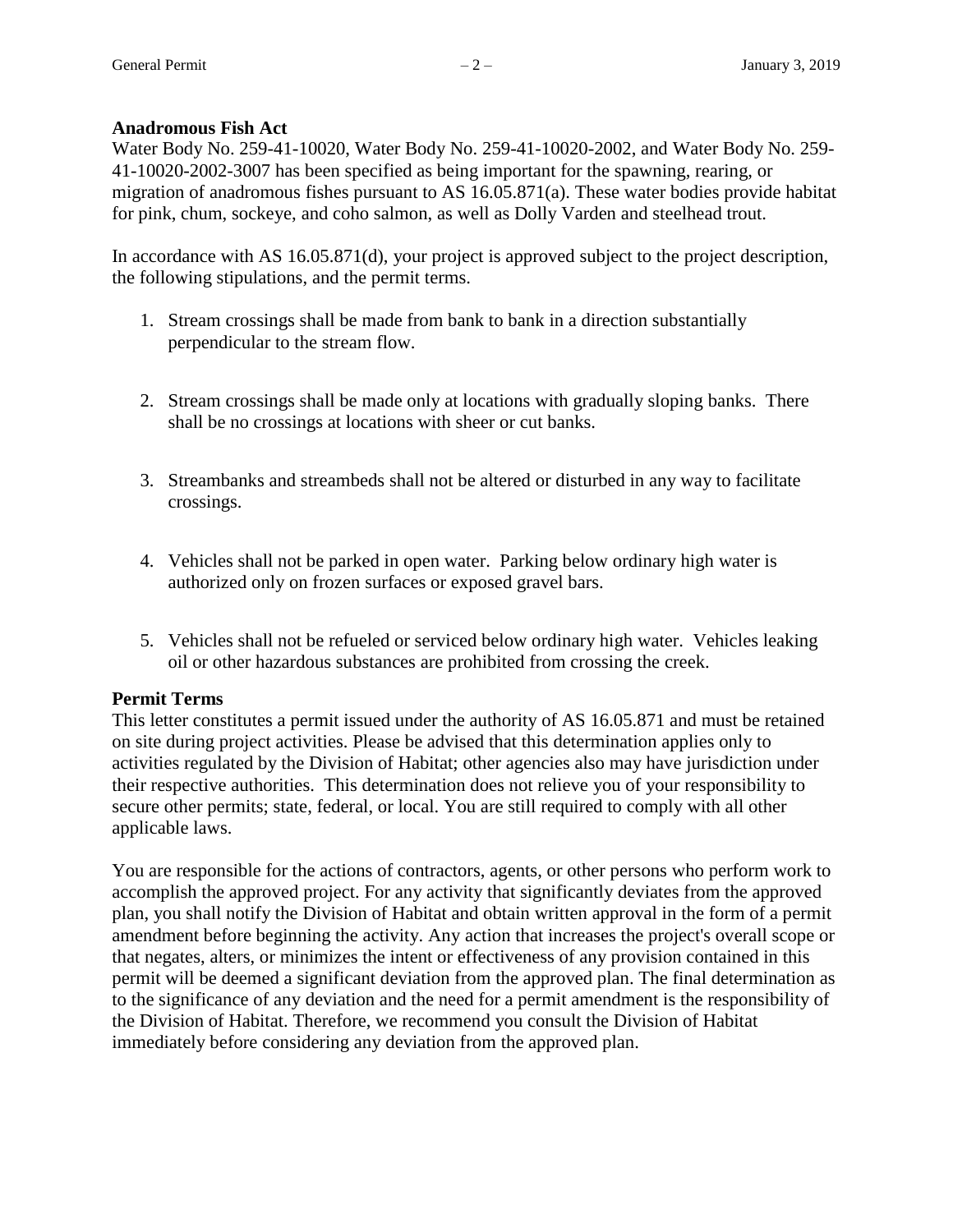You shall give an authorized representative of the state free and unobstructed access to the permit site, at safe and reasonable times, for the purpose of inspecting or monitoring compliance with any provision of this permit. You shall furnish whatever assistance and information the authorized representative reasonably requires for monitoring and inspection purposes.

In addition to the penalties provided by law, this permit may be terminated or revoked for failure to comply with its provisions or failure to comply with applicable statutes and regulations. You shall mitigate any adverse effect upon fish or wildlife, their habitats, or any restriction or interference with public use that the commissioner determines was a direct result of your failure to comply with this permit or any applicable law.

You shall indemnify, save harmless, and defend the department, its agents, and its employees from any and all claims, actions, or liabilities for injuries or damages sustained by any person or property arising directly or indirectly from permitted activities or your performance under this permit. However, this provision has no effect if, and only if, the sole proximate cause of the injury is the department's negligence.

You may appeal this permit decision relating to AS 16.05.871 in accordance with the provisions of AS 44.62.330-630.

Please direct questions about this permit to Habitat Biologist Will Frost at 267-2813 or emailed to william.frost@alaska.gov.

Sincerely, Doug Vincent-Lang Acting Commissioner

in Benkort

By Ron Benkert Southcentral Regional Supervisor

Enclosures: Stream Crossing Map

Cc: AWT, Kodiak

Email cc: A. Ott, ADF&G N. Svoboda, ADF&G T. Hansen, ADF&G T. Polum, ADF&G K. Schaberg, ADF&G J. Rypkema, ADEC C. Larson, ADNR M. Slife, KIB USACE, Regulatory Branch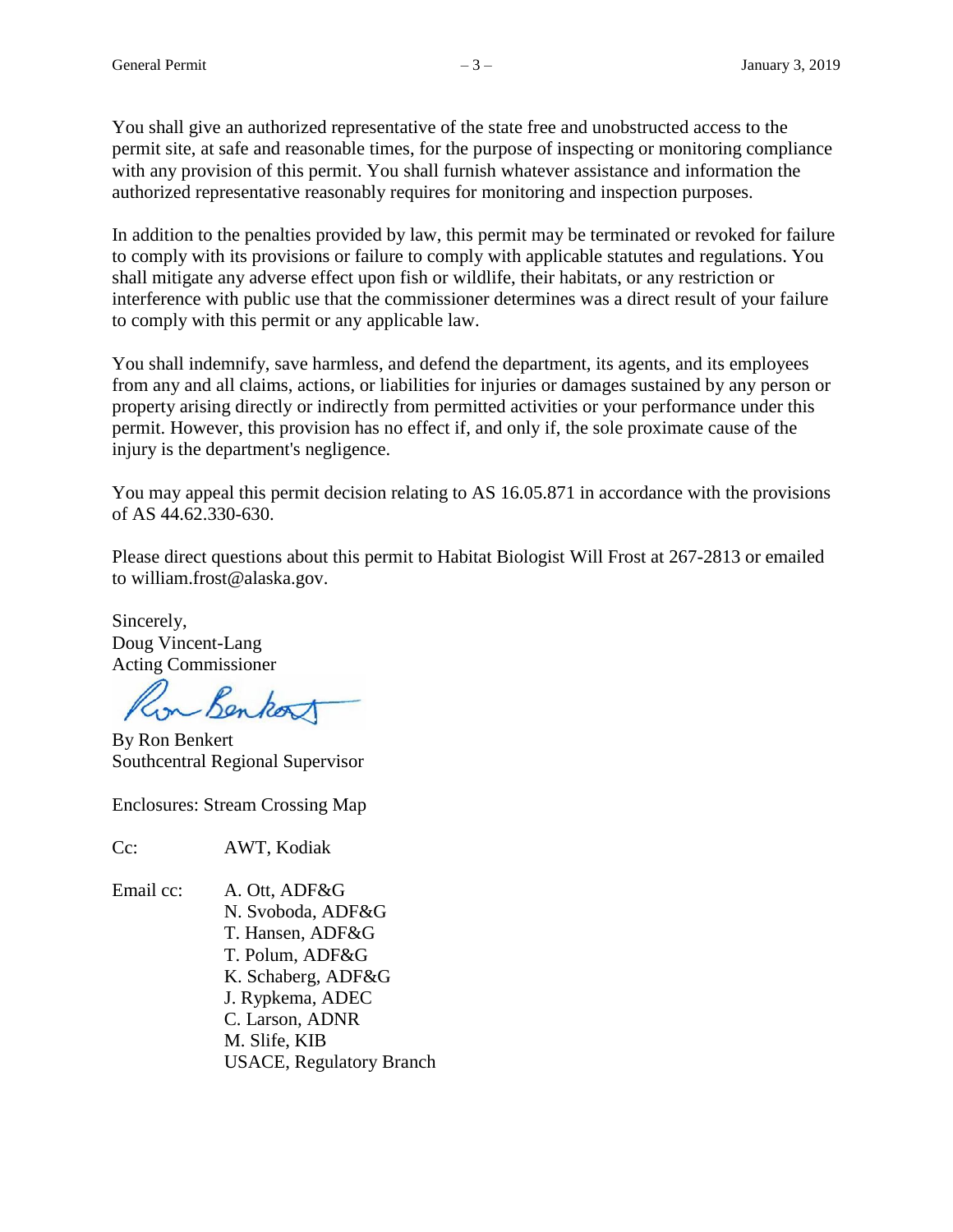#### **FISH HABITAT PERMIT FH19-II-0051-GP**

#### **APPROVED STREAM CROSSING – MAP**

- Miam River Water Body No. 259-41-10020
	- **1** Section 23, T 31 S, R 21 W, S.M.
	- Location: 57.473 N, 152.600 W
- Miam River Water Body No. 259-41-10020
	- **2** Section 14, T 31 S, R 21 W, S.M. Location: 57.483 N, 152.612 W
- Miam River Water Body No. 259-41-10020
	- **3** Section 15, T 31 S, R 21 W, S.M. Location: 57.485 N, 152.617 W
- Unnamed Tributary Miam River Water Body No. 259-41-10020-2002
	- **4** Section 13, T 31 S, R 21 W, S.M.
		- Location: 57.491 N, 152.587 W
- Unnamed Tributary Miam River Water Body No. 259-41-10020-2002-3007
	- **5** Section 14, T 31 S, R 21 W, S.M. Location: 57.595 N, 152.490 W

Map notes: There are five approved fords of anadromous fish bearing waters within the area shown on this map, as noted by the legal descriptions above and depicted on the map. Crossings are authorized only within 20 feet of the centerline of a traditional ford crossing at the referenced location. You are advised to contact the Kodiak ATV Club or the appropriate land management agency concerning the location of approved trails or other restrictions on vehicle use on lands managed by those agencies. Vehicle stream crossings of other specified anadromous fish bearing waters, or other locations are not authorized, except by individual permit or other General Permits.